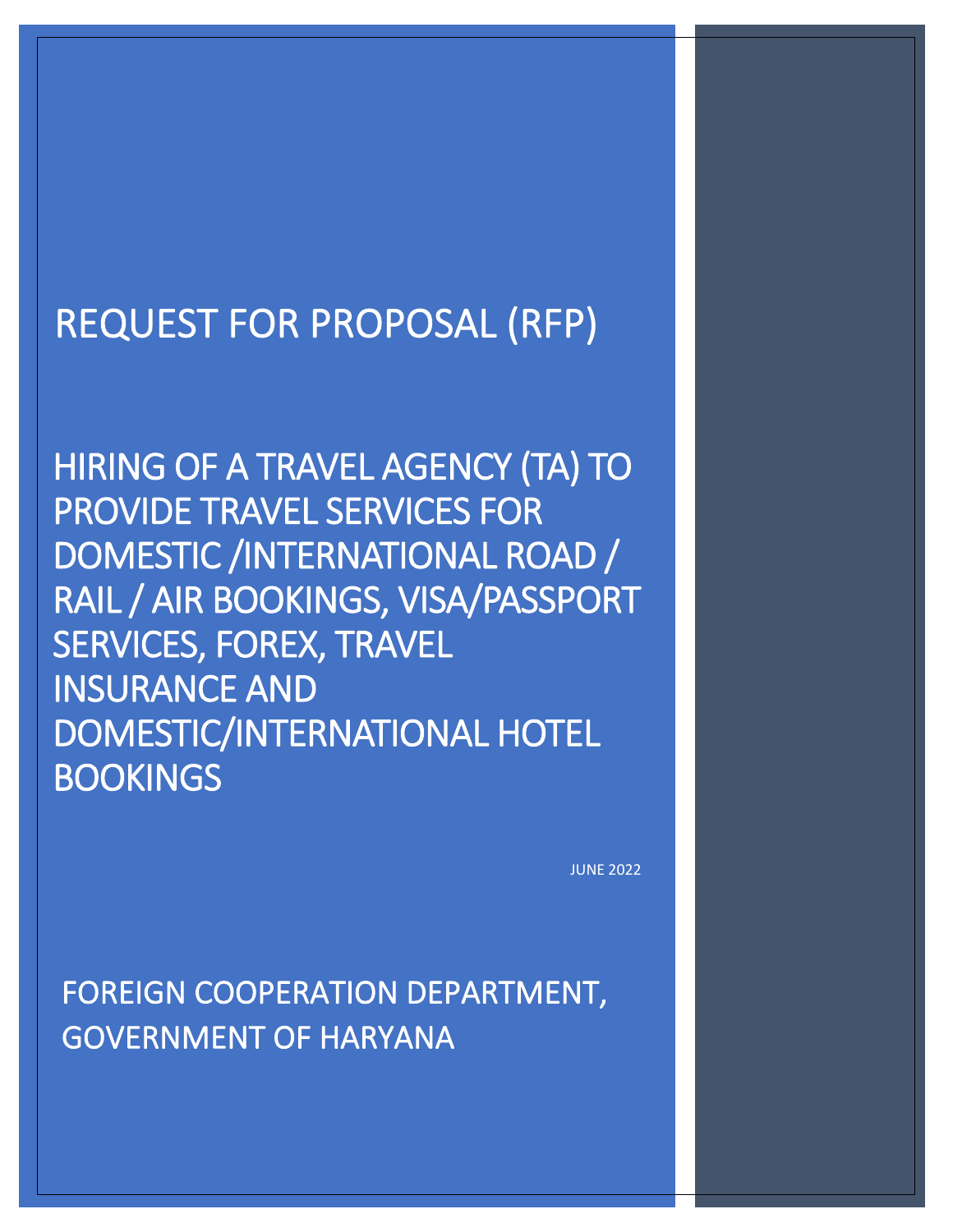## <span id="page-1-0"></span>Important Information

| S.<br>No.      | <b>Event</b>                                                         | <b>Details</b>                                                                                                                                                                                 |
|----------------|----------------------------------------------------------------------|------------------------------------------------------------------------------------------------------------------------------------------------------------------------------------------------|
| 1 <sub>1</sub> | <b>Issue of RFP</b>                                                  | 10.06.2022                                                                                                                                                                                     |
| 2.             | Last date for<br>receiving<br>queries/requests<br>for clarifications | 16.06.2022 up to 17:00 Hours                                                                                                                                                                   |
| 4.             | Last Date of<br>Submission of RFP<br>(Proposal Due<br>Date)          | 21.06.2022 up to 15:00 Hours                                                                                                                                                                   |
| 5.             | Opening of<br>Proposal                                               | 21.06.2022 after 16:00 Hours                                                                                                                                                                   |
| 6.             | Cost of RFP<br>Document (non-<br>refundable)                         | Demand Draft of INR 3,000/- (inclusive<br>of applicable taxes) of any scheduled<br>bank in favour of Director General &<br>Secretary, Foreign Cooperation<br>Department, Government of Haryana |
| 7.             | <b>Place of Proposal</b><br>Submission                               | <b>Haryana Civil Secretariat</b><br>Room No. 28, 9 <sup>th</sup> Floor<br>Capitol Complex, Near Punjab Vidhan<br>Sabha,<br>Sector 1, Chandigarh, 160001                                        |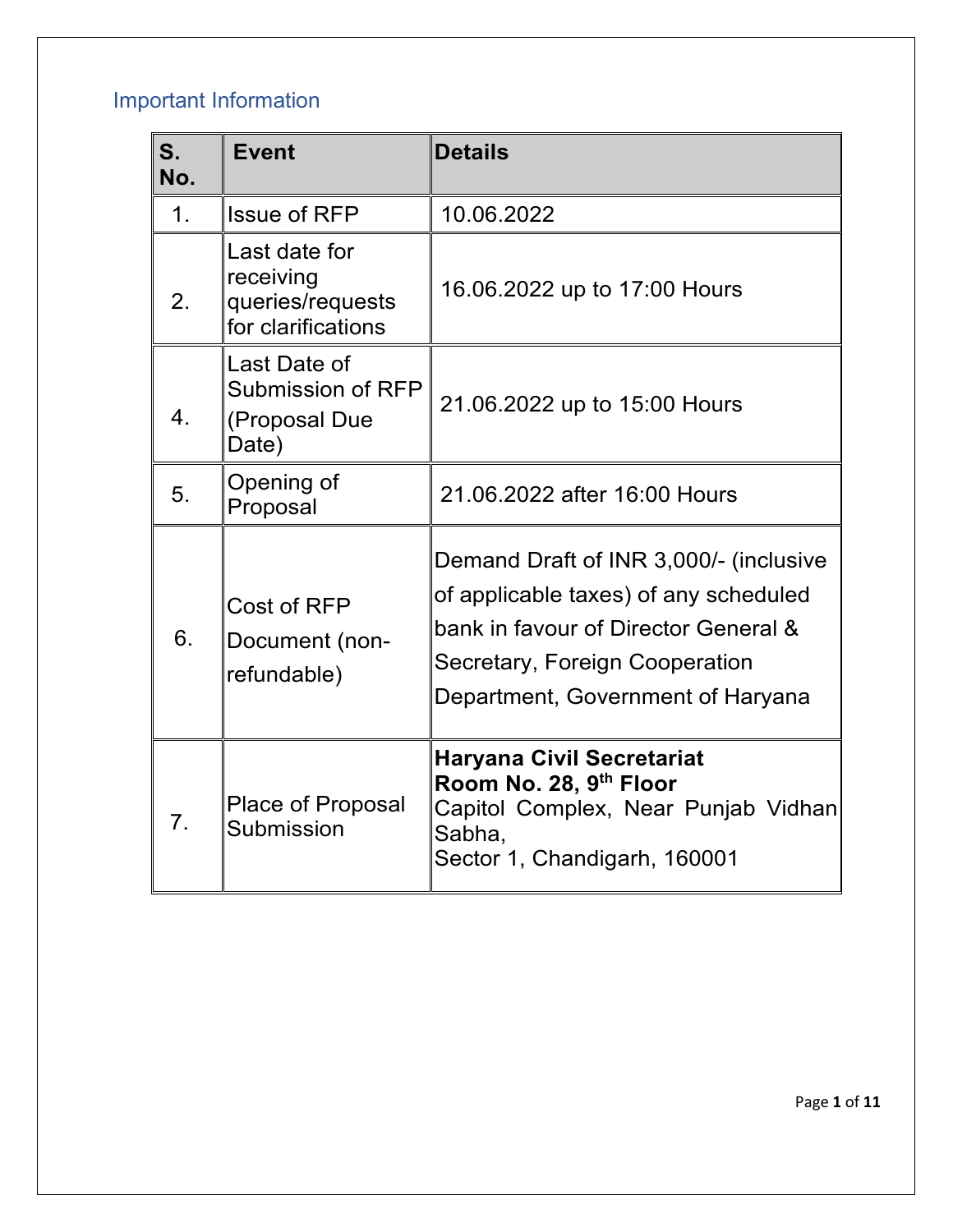## Table of Contents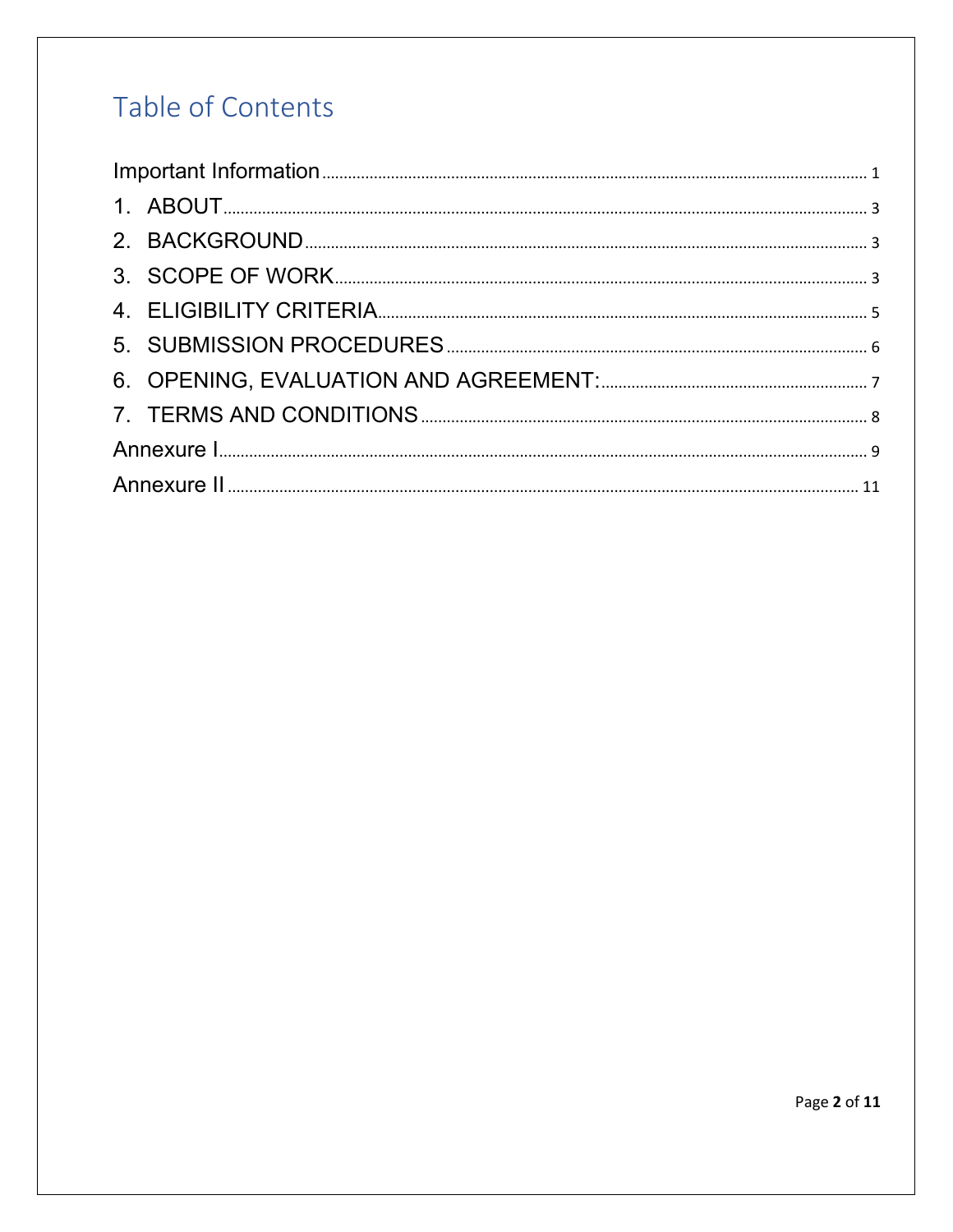#### 1. ABOUT

<span id="page-3-0"></span>Government of Haryana has established a **dedicated Foreign Cooperation Department (FCD),** responsible for Haryana's foreign engagement, forging bilateral ties at the international level, and assisting the Haryanvi diaspora spread across the globe. The Department is actively **involved in formulating and executing strategies for boosting exports** from Haryana.

#### <span id="page-3-1"></span>2. BACKGROUND

FCD is **currently looking to engage travel agencies/companies** to s**upport its domestic and international air /rail / surface travel, hotels and other allied travel related services.** FCD is s**oliciting proposals from experienced and credible travel agency/organisation,** which are well-versed in providing efficient and safe travel and related services.

#### <span id="page-3-2"></span>3. SCOPE OF WORK

**Foreign Cooperation Department, Government of Haryana ("FCD, GOH") seeks to select a Travel Agency (henceforth referred to as 'TA')** offering most competitive rates with best travel related services.

The 'TA' should be able to provide value for money solution in terms of cost efficiency, timing, safety, and comfort of travel to staff/ consultants of FCD, GOH on a regular basis.

The following services would be needed as and when required:

- 1. Domestic Travels
- 2. International Travels
- 3. Visa Issuance
- 4. Passport services
- 5. Overseas Travel Insurance
- 6. Rail booking
- 7. Hotel Booking both domestic and international
- 8. Cab Booking
- The TA must ensure its efficiency and rapid communication in handling all travel related matters.
- TA shall immediately make bookings / itineraries and formal quotation as per approved travel request based on the lowest fare and most direct and convenient route.
- For Wait-listed bookings, TA shall provide regular feedback on status of flight /train booking.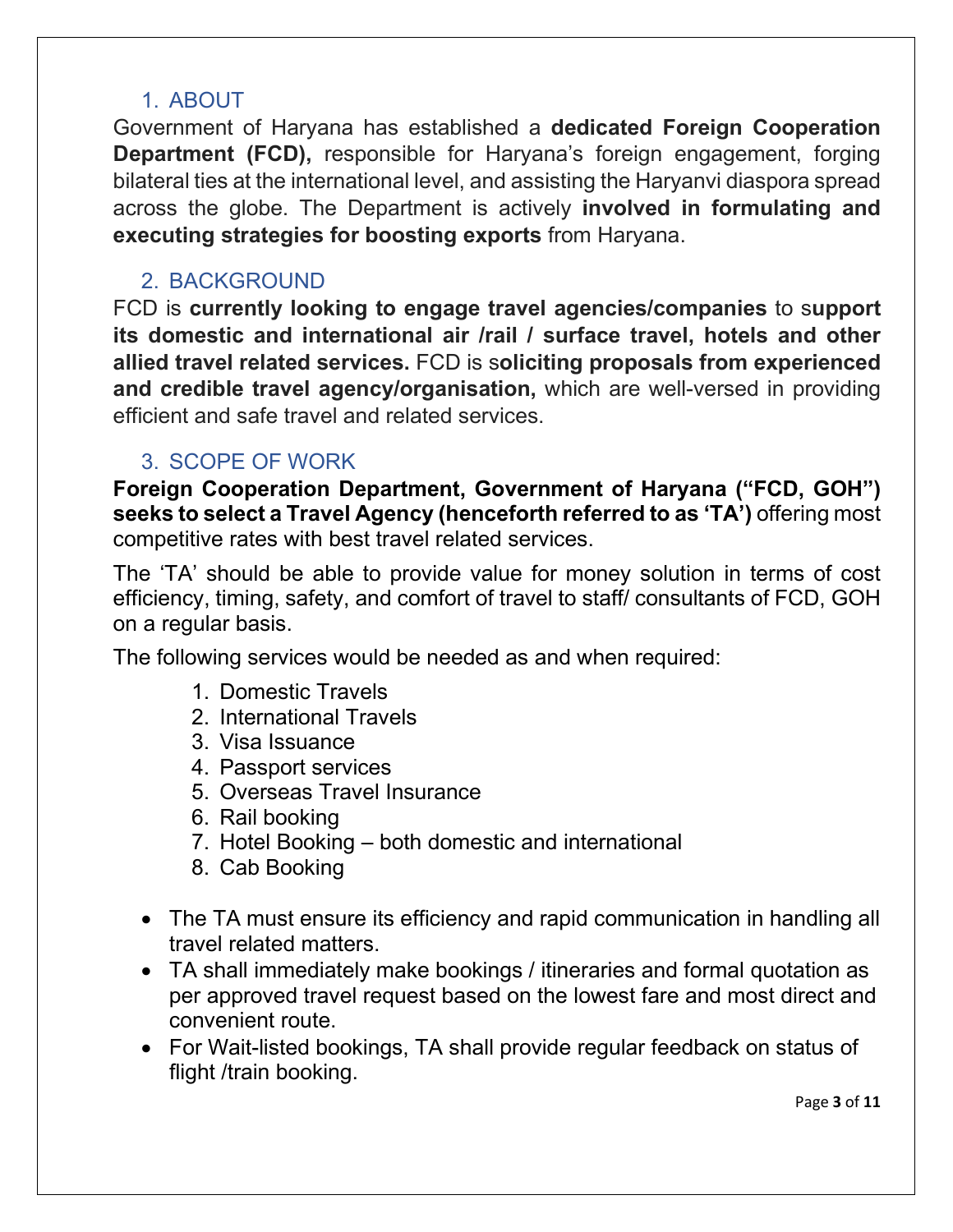- TA shall advise FCD, GOH of ticketing time limit and costs of cancelling confirmed tickets as well as other relevant information every time reservations are made to avoid cancellations.
- FCD, GOH shall be fully reimbursed at all times by the TA for unused tickets, subject to applicable regulations. The TA shall process refunds all returned airlines tickets for official travel as soon as possible. Ticket refund status reports are also required
- In the event that the required routing cannot be confirmed, the TA shall notify FCD, GOH of the problem and propose alternative routings and quotations for considerations.
- TA shall promptly issue and deliver detailed ticket (in printed and electronic format) showing the accurate status of the airline upon confirmation by FCD, GOH; they shall keep FCD, GOH informed of carrier schedule changes, as well as other alterations and new conditions affecting travel and amend any changes.
- TA shall accurately advise the ticketing deadlines and other relevant information including visa requirement/ insurance etc. Travel Agency shall ensure that all traveling staff has complete travel documents required for their journeys, sufficiently before departure.
- TA shall provide an information service to notify FCD, GOH and travellers on such events as airport closure, cancelled or delayed flights, strike situations as well as local political or safety conditions which may affect travel to any particular destination.
- TA shall provide information on Country visa requirements, health, immigration clearance, and other government restrictions.
- TA shall maintain computerised excel sheets for all issued/cancel tickets (real time tracking).
- FCD, GOH recognizes the importance of confidentiality of the data provided and the travel itineraries and reservations of its travellers; accordingly, the selected travel agency must keep all information provided to them confidential at all times.

#### **TRAVEL POLICY**

• Current FCD, GOH Travel Policy requires the Travel Agency in all cases to book the lowest applicable fares and to research alternate itineraries (at least three options) if available in order to provide the lowest appropriate fares.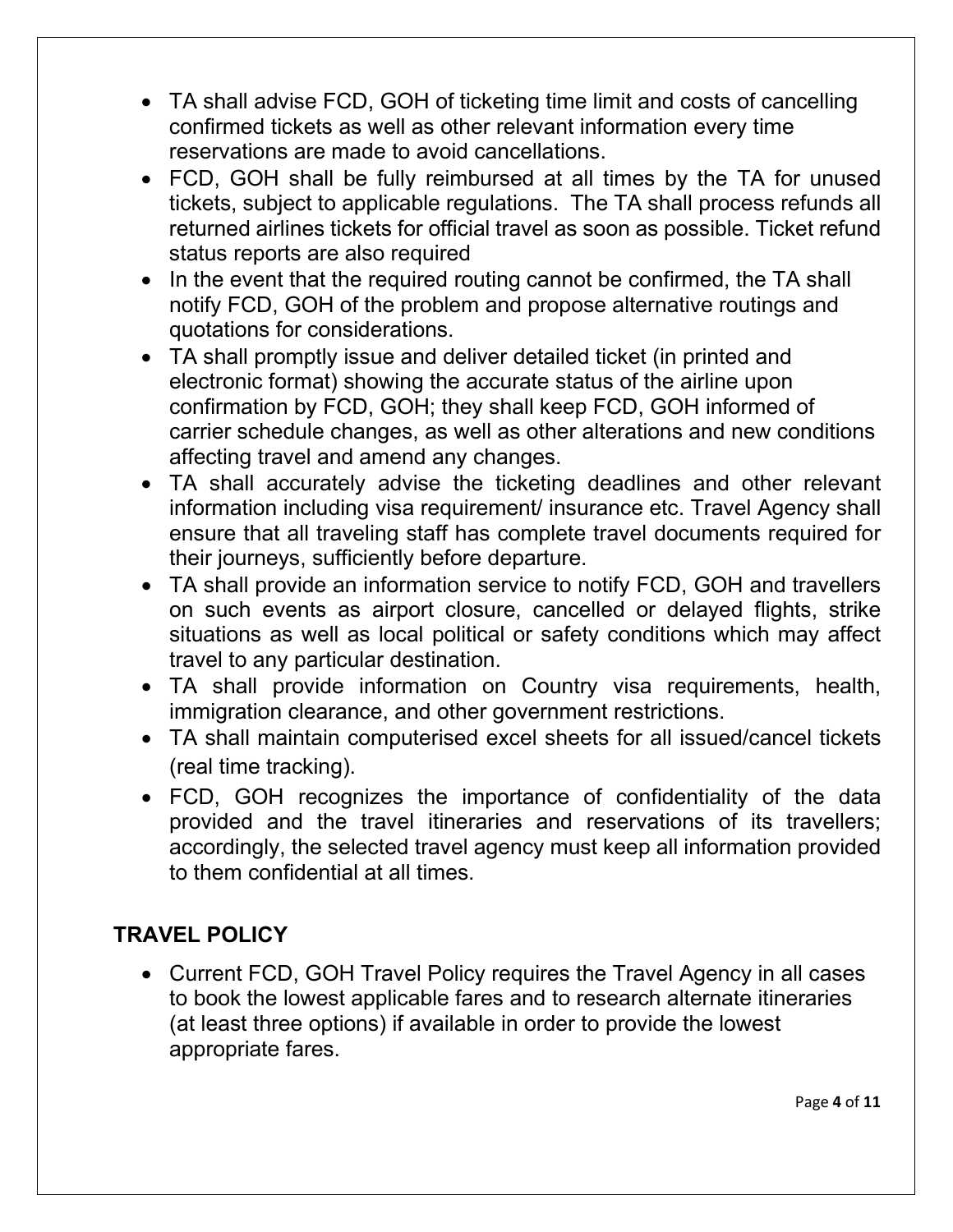• Travel should be shall as per the request of FCD as per the class of travel, date of travel, etc.

#### **SUPPLIER RELATIONS**

The TA shall not favour any particular carrier when making reservations.

#### **TIME FRAME**

The contract with the TA shall be for a period of three years from the date of the contract unless terminated earlier, and can be extended depending on satisfactory services.

#### <span id="page-5-0"></span>4. ELIGIBILITY CRITERIA

Eligibility criteria are mentioned below –

- The "TA" should be registered with the relevant Government Authority to provide travel and its allied services as mentioned in this RFP.
- The minimum average annual turnover for the "TA" should be INR 30 Lakhs per annum and positive net worth (TA shall submit annual reports/audited financial statements/certified balance sheets in support of this claim for the past 3 financial years).
- The "TA" should have a minimum average of 50 employees annually on its payroll (TA shall submit a self-declaration document in support of this claim).
- The *'TA'* should:
	- a. Be a domestic or multinational company registered with Registrar of Companies;
	- b. Have Goods and Service Tax Registration and Permanent Account Number;
	- c. Submit their annual income tax return filed and GST returns and audited Balance Sheet/ Profit & Loss Account for the last 3 Financial Years.
	- d. Be equipped with the requisite infrastructure in the form of Airline Computerized Reservation Systems (CRS), electronic mail and other modern communication systems with outstanding relationship with the Railways Reservation and credible Hotel Chains.
	- e. Be registered with International Air Transport Association (IATA) and Indian Railway Catering and Tourism Corporation Ltd. (IRCTC) for providing services as defined in the scope of work in this RFP.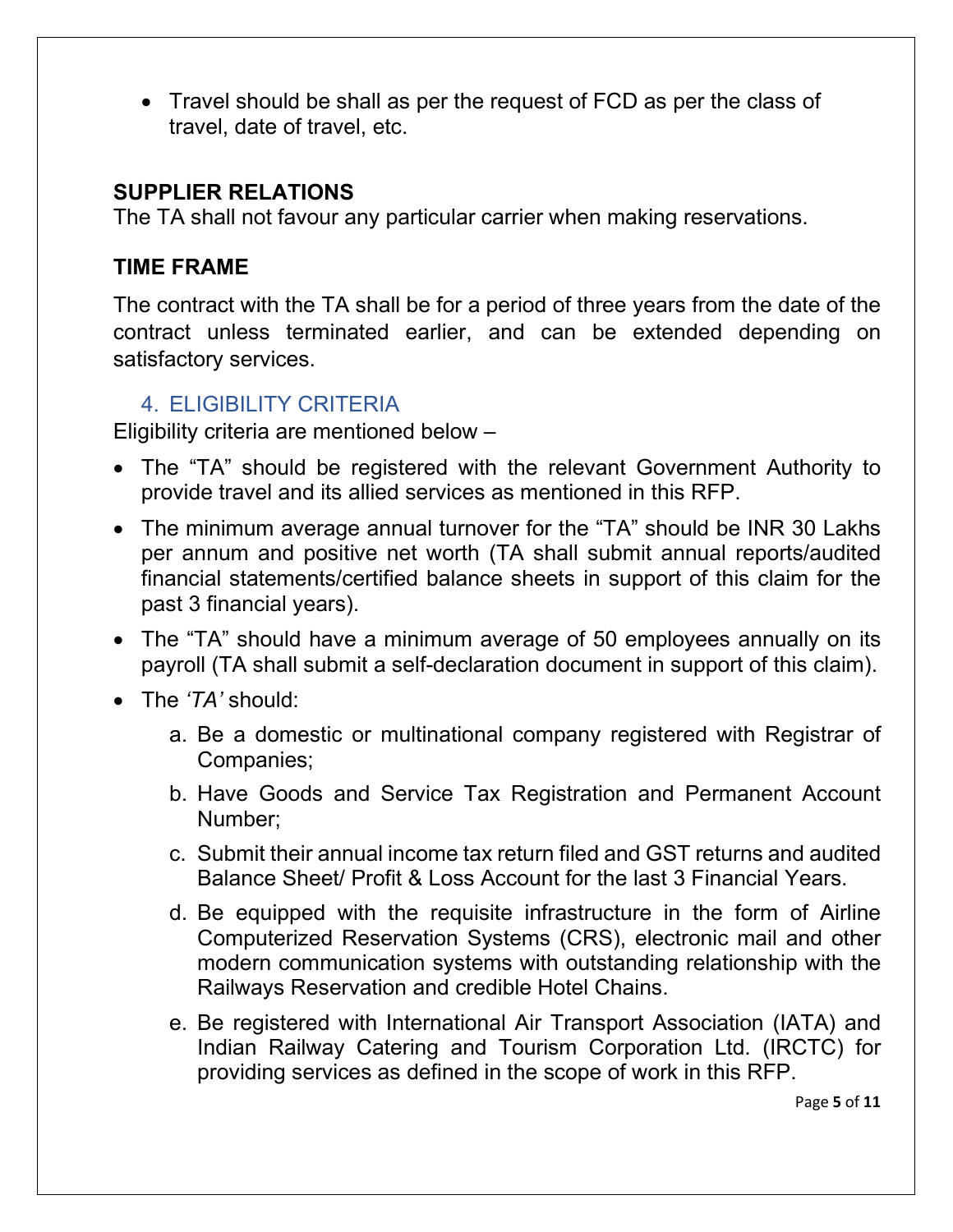- The 'TA' should be prepared to deliver the services on 24 x 7 x 365 basis.
- The 'TA' should be in a position to make available dedicated Travel Desk for servicing needs of FCD, GOH at their own office or at FCD, GOH office depending on the FCD, GOH requirements.

#### *Note: Kindly provide the supporting documents/self-certificate/ declaration attested by the authorized signatory of the Travel Agency.*

#### <span id="page-6-0"></span>5. SUBMISSION PROCEDURES

The **Proposal** should be enclosed in envelopes as per the following:

- **Sealed Envelope A:** containing hard copy of the Technical Proposal. The envelope should clearly provide the contents inside the envelope and should be superscribed as **"Technical Proposal: Travel Services for Travel Services". Technical Proposal should be submitted as per Annexure - I.**
- **Sealed Envelope B:** containing only hard copy of the financial proposal. The envelope should clearly provide the contents of the envelope and should be superscribed as **"Financial Proposal: Travel Services". Financial Proposal should be submitted as per Annexure – II.**
- **Sealed Envelope C:** All the above-mentioned sealed envelopes (i.e. Envelope A and B) should be enclosed in another envelope 'C' stating the contents of the envelope. Response to this Request for Proposals as per (Annexures I & II) is required to be submitted on or before 15:00 hrs on 21.06.2022.
- The envelope should also indicate the name and address of the TA to enable the proposal to be returned unopened in case it is declared "late".
- FCD, GoH will verify whether the proposal is in order as per the RFP requirement. Thereafter, the proposal shall be reviewed against the Eligibility Criteria as specified in the section "ELIGIBILITY CRITERIA". Only those TA who qualify as per the eligibility criteria this shall be considered for detailed technical evaluation.
- The proposal has to be submitted in the form of a printed document.
- The proposal submitted by any other means and beyond the stipulated timeline assigned for proposal submission shall not be entertained.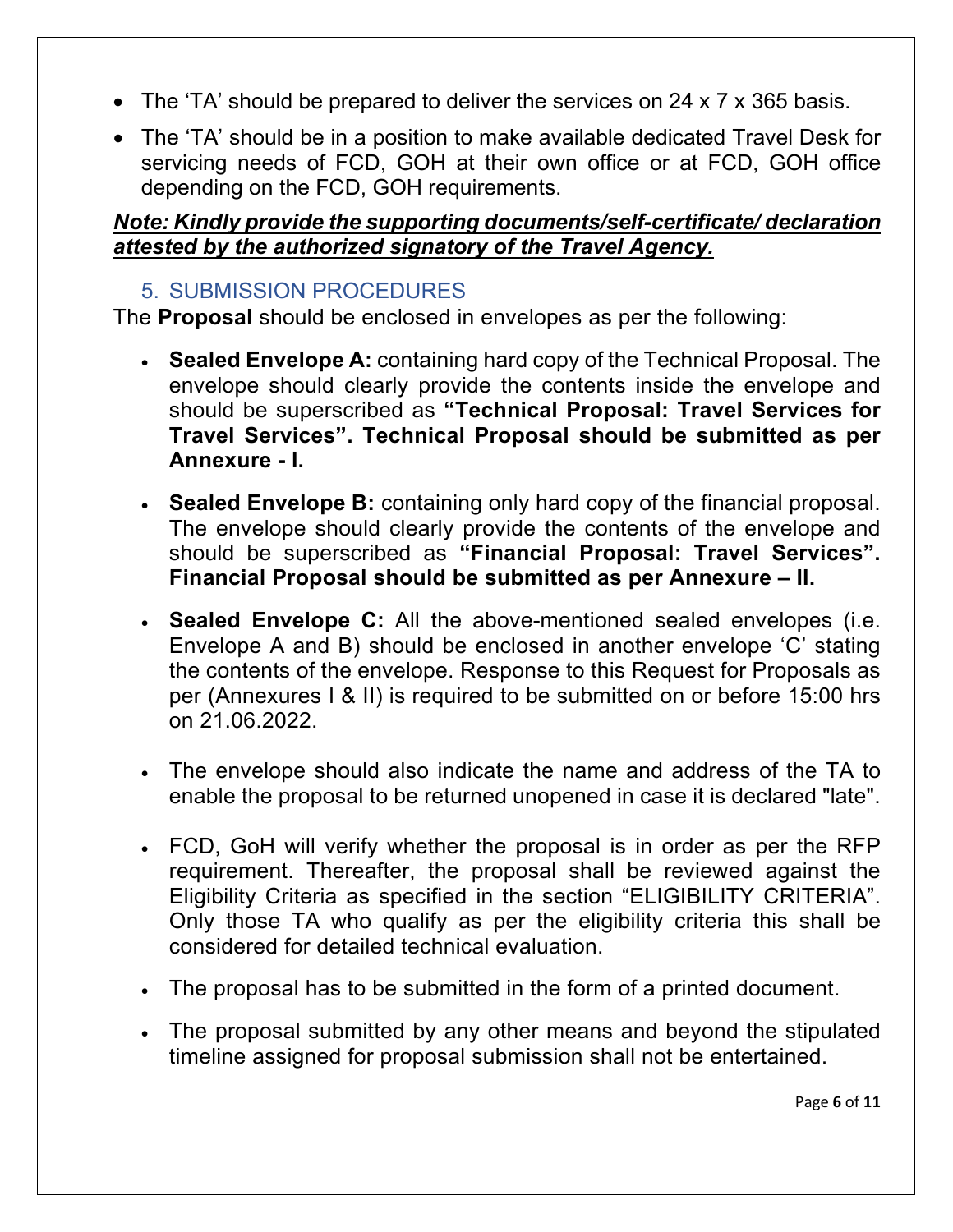- Any condition put forth by the TA non-conforming to the proposal requirements shall strictly not be entertained and such proposal shall be rejected.
- Incomplete proposal forms are liable to be rejected. No further correspondence will be entertained from rejected TA(s).
- The proposal should be signed by the authorised signatory confirming that all the details furnished in the proposal are true and correct to the best of his/her knowledge and that in case any false information or suppression of any material information is furnished, the proposal shall be liable for rejection by FCD, GOH.
- Envelopes should be properly sealed and addressed to: **Haryana Civil Secretariat Room No. 28, 9th Floor**  Capitol Complex, Near Punjab Vidhan Sabha, Sector 1, Chandigarh, 160001

#### <span id="page-7-0"></span>6. OPENING, EVALUATION AND AGREEMENT:

- Proposals may be opened by FCD, GOH at any time after the submission deadline. All proposals satisfying the requirements of this RFP will be evaluated to establish which of the TAs best fulfills the needs of FCD, GOH.
- FCD, GOH anticipates entering into an agreement with the selected agency to execute the proposed work.
- This RFP does not commit FCD, GOH to award a grant or to pay any costs incurred in the preparation of a proposal for the goods and/or services offered.
- FCD, GOH reserves the right to accept or reject any or all proposals received as a result of this request, to negotiate with all qualified TA(s) or to cancel this RFP, if it is in the best interests of FCD, GOH to do so. The decision of FCD, GOH shall be final and binding.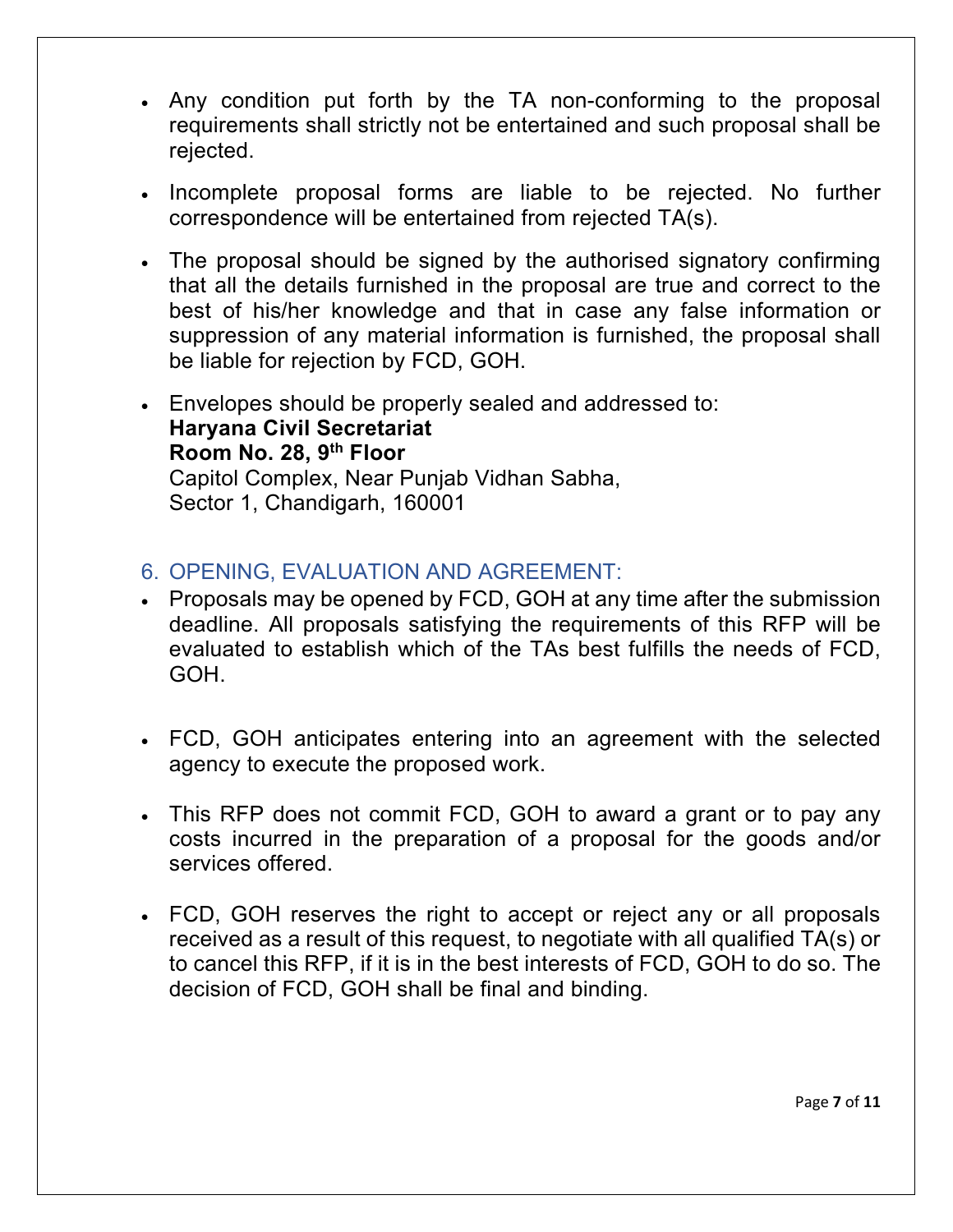#### 7. OTHER CONDITIONS

- <span id="page-8-0"></span>1. Decision of the FCD, GOH with regard to selection of the TA will be final and binding.
- 2. FCD, GOH reserves its right to accept or reject any or all proposal without giving any reason thereof.
- 3. The TA shall provide monthly online MIS giving detailed breakup of bill in the template provided by FCD, GOH.
- 4. FCD, GOH has reserves the right to
	- a. Add / delete / alter any of the services requested for, without assigning any reason(s) for the same.
	- b. Terminate the services of the TA without assigning any reason whatsoever any time during the tenure of the contract.
- 5. FCD, GOH may amend / add any of the terms and conditions included in the registration granted to TA with effect from any date, without assigning any reason(s) for the same.
- 6. Termination in case of default:
	- a. If the TA fails to respond, after repeated reminders for services requested for within the time period(s) specified in the email / request by FCD, GOH.
	- b. If the TA fails to perform any other obligation(s) under this contract.

If the TA, in either of the above circumstances, does not take remedial steps within a period of 7 days after receipt of the default notice from FCD, GOH, FCD, GOH may terminate the empanelment/ purchase order in whole or in part.

#### **PAYMENT TERMS**

- 1. Bills on account of services rendered by TA should be sent on fortnightly basis and payment will be made within 15 days from the date of receipt of final bills along with all required travel approvals and other services.
- 2. No advance payment will be made for any purpose.
- 3. Commissions/Fees quoted shall remain valid during the contract period since no variation will be allowed
- 4. The successful TA will enter into a service level agreement with FCD, GOH.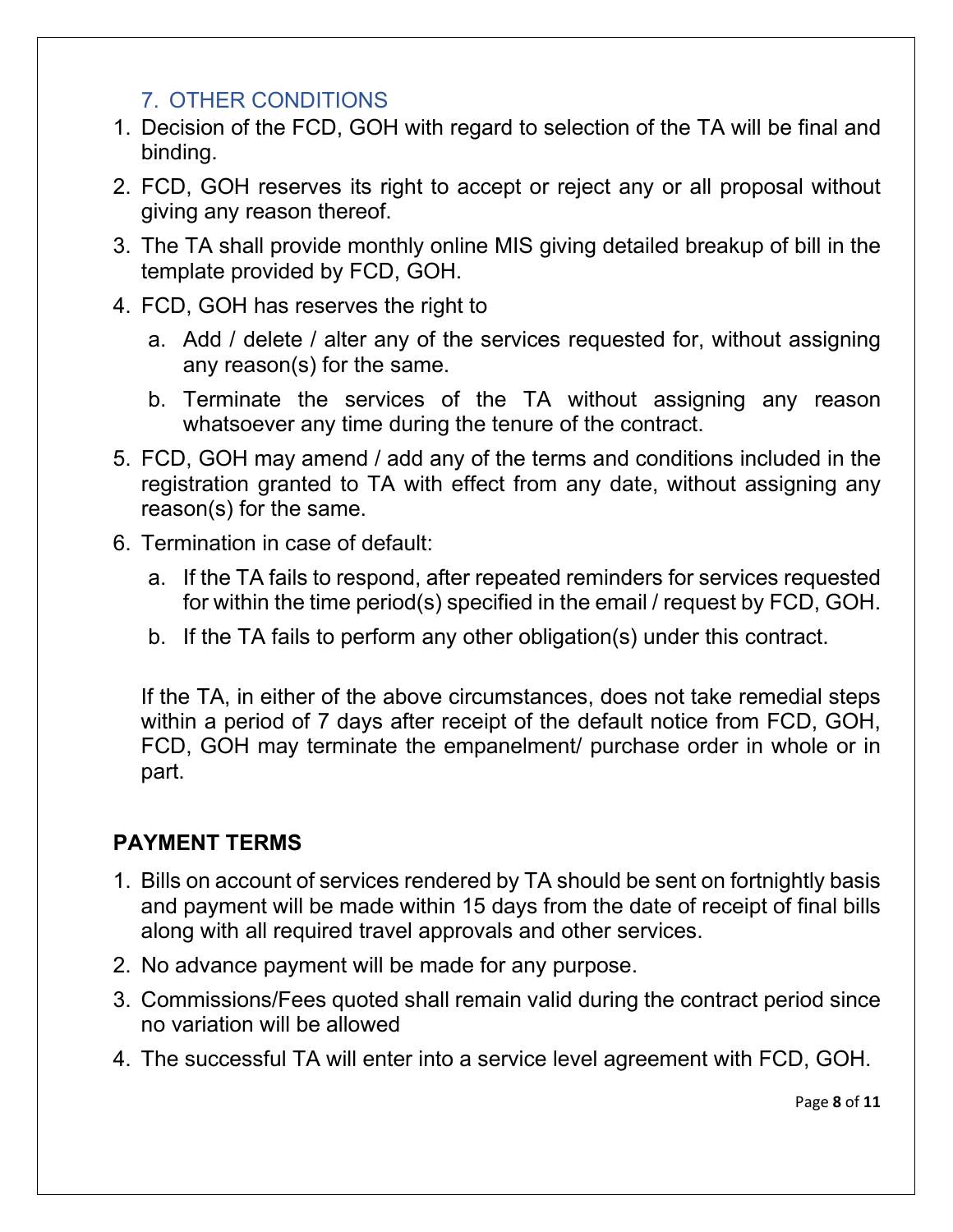### <span id="page-9-0"></span>Annexure I

## **Technical Proposal Format**

| S.<br>No.      | <b>Item</b>                                                                                                                                                                               | Information/Inputs to be<br>filled/provided by the Travel<br><b>Agency</b>      |
|----------------|-------------------------------------------------------------------------------------------------------------------------------------------------------------------------------------------|---------------------------------------------------------------------------------|
|                | <b>Travel Agency Details</b>                                                                                                                                                              |                                                                                 |
| 1 <sub>1</sub> | Name and address of the TA,<br>telephone number, fax, mobile<br>number, email address                                                                                                     |                                                                                 |
| 2.             | Type of organization (Whether<br>Proprietorship, partnership firm,<br>company or an association of<br>person)                                                                             |                                                                                 |
| 3.             | Name, address, contact no. and<br>email<br>id<br><b>of</b><br>the<br>Directors/Proprietor/Partners                                                                                        |                                                                                 |
| 4.             | Year of formation of<br>the<br>agency/company                                                                                                                                             |                                                                                 |
| 5.             | <b>IATA Registration Number</b>                                                                                                                                                           |                                                                                 |
| 6.             | <b>Company Identification Number</b>                                                                                                                                                      |                                                                                 |
| 7 <sub>1</sub> | <b>Permanent Account Number</b>                                                                                                                                                           |                                                                                 |
| 8.             | Goods and Service Tax Number                                                                                                                                                              |                                                                                 |
|                | <b>Background and Relevant Experience</b><br>As part of this proposal kindly provide information on the following aspects<br>with documentary evidence:                                   |                                                                                 |
| 9.             | Since when you<br>have<br>been<br>working in this field                                                                                                                                   |                                                                                 |
| 10.            | What is the financial strength of<br>your Travel Agency (please<br>provide your audited financials<br>and copies of last Income Tax and<br>Service Tax Returns as required<br>by the RFP) |                                                                                 |
| 11.            | List of clients and successful<br>assignments. Provide list of 4 - 5<br>credible clients and nature of<br>association with them. Kindly also                                              | <b>Client</b><br><b>Period of</b><br>association<br><b>Name</b><br>(since when) |

Page **9** of **11**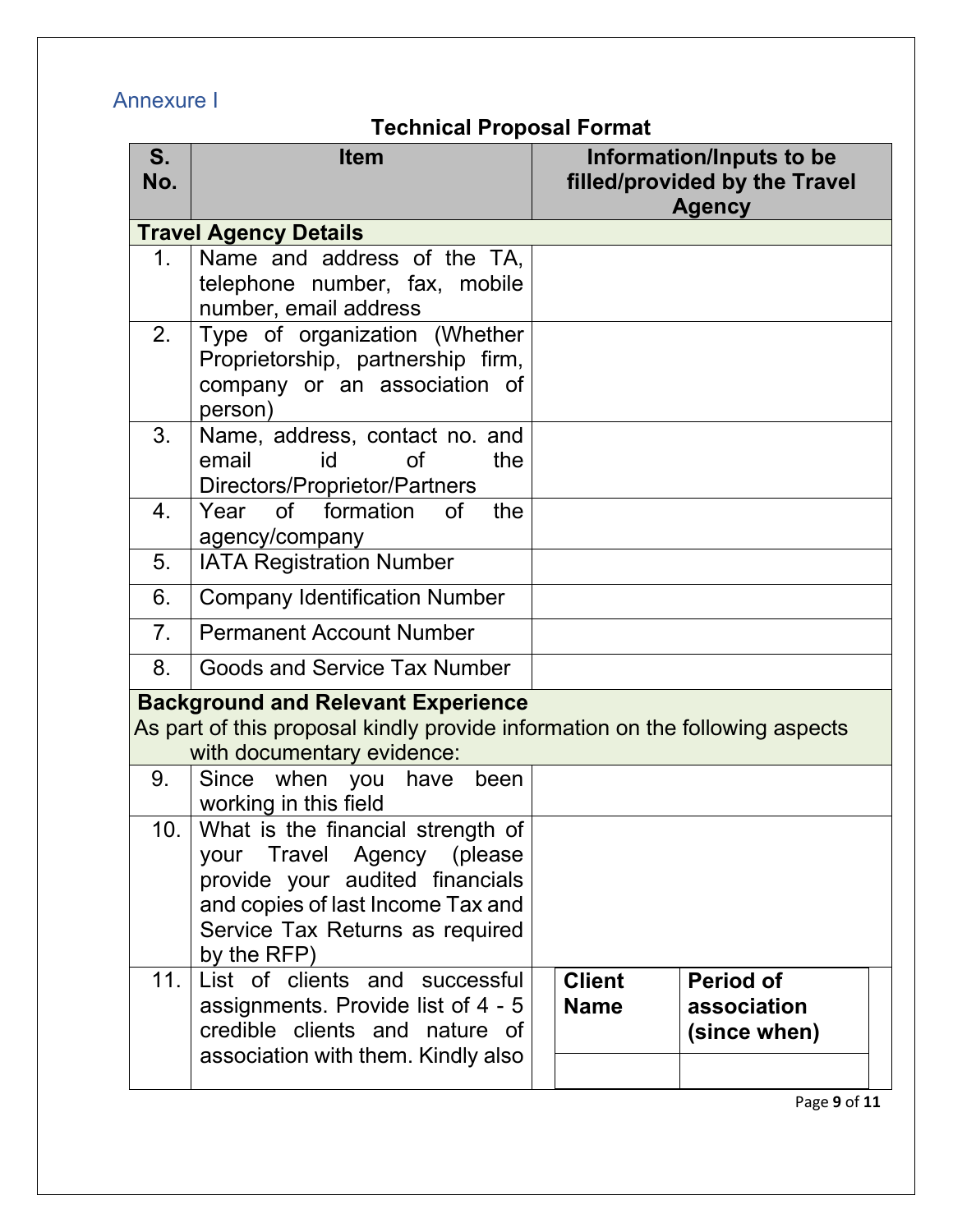| share letter of award/ appreciation<br>of the concerned clients as proof. |  |  |
|---------------------------------------------------------------------------|--|--|
|                                                                           |  |  |

#### **Undertaking**

I/We have read the terms and conditions of RFP and understand that in case of any of the statement furnished by the undersigned is found to be false OR if any / all the terms and conditions are not complied with, my/our Proposal is liable to be cancelled by FCD, GOH. I/We agree that the decision of the FCD, GOH in this regard would be final and binding on the Proposal.

I/We also certify that, I/We have understood all the terms and conditions indicated in the Proposal document and hereby accept the same completely.

<span id="page-10-0"></span>Date : Signature of the authorized signatory of the travel agency Place : with official seal/ stamp